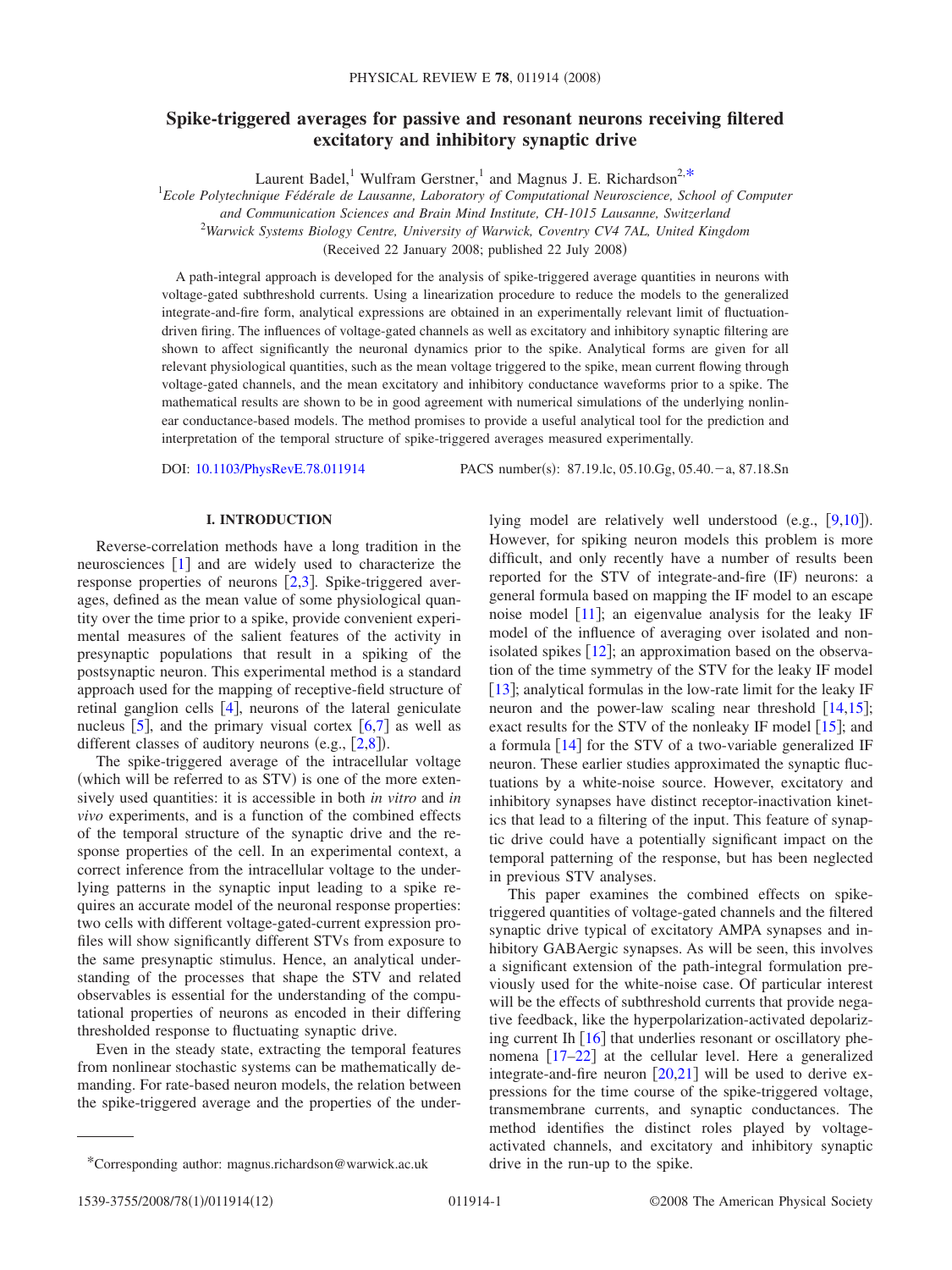### **II. MODEL**

The full nonlinear conductance-based model, which will be integrated numerically, will first be described. Following that, the approximation scheme required to reduce the model to a form which may be tackled mathematically is briefly reviewed and the simplified description, in terms of linear stochastic differential equations, provided.

### **A. Conductance-based model**

The membrane voltage *V* of the cell obeys an equation comprising a capacitive term of capacitance  $C = 1$  nF in parallel with a set of subthreshold transmembrane currents *Isub* and a synaptic driving current *Isyn*.

$$
C\frac{dV}{dt} + I_{sub} = I_{syn}.\tag{1}
$$

<span id="page-1-2"></span>The spike-generation mechanism is described by a strict threshold at  $V_{th}$ =−55 mV followed by a reset at a value  $V_{re}$ . The form of the reset has a negligible effect on the dynamics because the neuronal response will be treated in the low-rate regime in which memory of the previous spike will have faded by the time of the next one. The effect of the hard threshold and the difference that might be expected were a nonlinear spike-generating current to be included, is considered in the Discussion.

### *1. Subthreshold currents*

The subthreshold currents considered here comprise a passive leak current  $I_L$  of conductance  $g_L$  and reversal potential  $E_L$ =−85 mV; a current  $I_P$  providing positive feedback, similar to the persistent sodium current, with instantaneous activation, a reversal potential  $E<sub>P</sub>=40$  mV, and a maximal conductance  $g_p$ ; and  $I_w$  an Ih-like hyperpolarizationactivated depolarizing current of maximal conductance  $g_W$ , reversal potential  $E_W = -20$  mV with an activation variable *W* with voltage-history-dependent dynamics. The instantaneous currents take the form

$$
I_L = g_L(V - E_L) \quad \text{and} \quad I_P = g_P P_\infty(V - E_P), \tag{2}
$$

with the third current of the form

$$
I_W = g_W W(V - E_W) \quad \text{with} \quad \tau_W \frac{dW}{dt} = W_\infty - W,\tag{3}
$$

where  $\tau_w$ =75 ms. The activation variables  $P_\infty$  and  $W_\infty$  are of the form

$$
A_{\infty}(V) = \{1 + \exp[(V - V_A)/\Delta_A]\}^{-1},
$$
 (4)

<span id="page-1-1"></span>where  $V_A$  is the voltage at which half the channels are open and  $\Delta_A$  measures the width of the activation curve. For  $I_W$ these parameters take the values  $V_W = -70$  mV,  $\Delta_W$ = 15 mV and for  $I_p$  these parameters take the values  $V_p$ =  $-60$  mV,  $\Delta_p = 15$  mV. It can be noted that these choices for the activation are relatively broad, so as to allow a meaningful comparison with the linearization procedure. For currents with sharper activation curves the linearization procedure will of course be less accurate, but it will nevertheless provide a good indication of the qualitative response and may be systematically improved upon by going to higher order.

Three parameter sets were chosen to provide neuron models with distinct response profiles: (i) a passive neuron with  $g_L$ =0.05 and  $g_P$ = $g_W$ =0, (ii) a neuron with a sag and rebound response with  $g_L = 0.05$ ,  $g_W = 0.145$ , and  $g_P = 0$ , and (iii) a neuron with damped oscillations  $g_L$ =0.15,  $g_W$ =0.15, and  $g<sub>P</sub>=0.062$ . All conductances have units of  $\mu$ S. The response of these three neuron models to step current inputs is shown in Fig.  $1(A)$  $1(A)$  $1(A)$ .

### *2. Synaptic current*

The synaptic current  $I_{syn}$  is mediated by changes in excitatory  $g_e(t)$  and inhibitory conductance  $g_i(t)$ . The resulting current  $\lceil 23 \rceil$  $\lceil 23 \rceil$  $\lceil 23 \rceil$  can be written

$$
I_{syn} = g_e(V - E_e) + g_i(V - E_i),
$$
 (5)

<span id="page-1-3"></span>where  $E_e$ =0 mV and  $E_i$ =−75 mV are the equilibrium potentials for the two synaptic drives. Using excitation as an example, the total conductance increases by  $c_e$  each time an excitatory presynaptic spike arrives and inbetween spikes the conductance relaxes back to baseline with a relaxation time scale  $\tau_e$ = 3 ms typical for fast excitatory kinetics

$$
\tau_e \frac{dg_e}{dt} = -g_e + c_e \tau_e \sum \delta(t - t_k),\tag{6}
$$

<span id="page-1-0"></span>where the excitatory spike arrival times  $t_k$  are Poisson distributed with a rate  $\mathcal{R}_e$  with a similar equation for fast inhibition for which  $\tau_i = 10$  ms. It is assumed that excitatory and inhibitory spike trains are uncorrelated.

#### *3. Monte Carlo simulations*

A forward Euler scheme of time step  $dt = 10 \mu s$  or less, was used to integrate the above equation sets with Poissonian shot noise given in Eq.  $(6)$  $(6)$  $(6)$  for sufficiently long time periods required for the acquisition of 10 000 spikes. In Fig.  $1(B)$  $1(B)$  $1(B)$  we show for the three neuron models defined above a typical voltage trajectory leading to an output spike.

### **B. Approximation strategy**

In order to reduce the full model into a tractable form, the standard methods  $\lceil 20,21,24-26 \rceil$  $\lceil 20,21,24-26 \rceil$  $\lceil 20,21,24-26 \rceil$  $\lceil 20,21,24-26 \rceil$  $\lceil 20,21,24-26 \rceil$  of linearization of the acti-vation variables ([4](#page-1-1)) and taking the diffusion limit of the Poisson processes are taken. To perform the linearization, the voltage is expanded around its equilibrium value with only terms that are of first order in the voltage and fluctuating transmembrane conductances retained. As has been shown  $[27,28]$  $[27,28]$  $[27,28]$  $[27,28]$  this is equivalent to the Gaussian approximation [[29](#page-11-25)[–33](#page-11-26)] for which the tonic conductance increase and additive fluctuations of the conductance drive are retained, but the multiplicative term is dropped. This is a consistent approximation for the nonthresholded neuron  $[27,28]$  $[27,28]$  $[27,28]$  $[27,28]$  because both shot-noise effects and conductance fluctuation effects are neglected. However, shot-noise and conductance fluctuations are retained in the numerical simulations to which the mathematical solutions will be compared. Full details of this procedure can be found in Appendix A.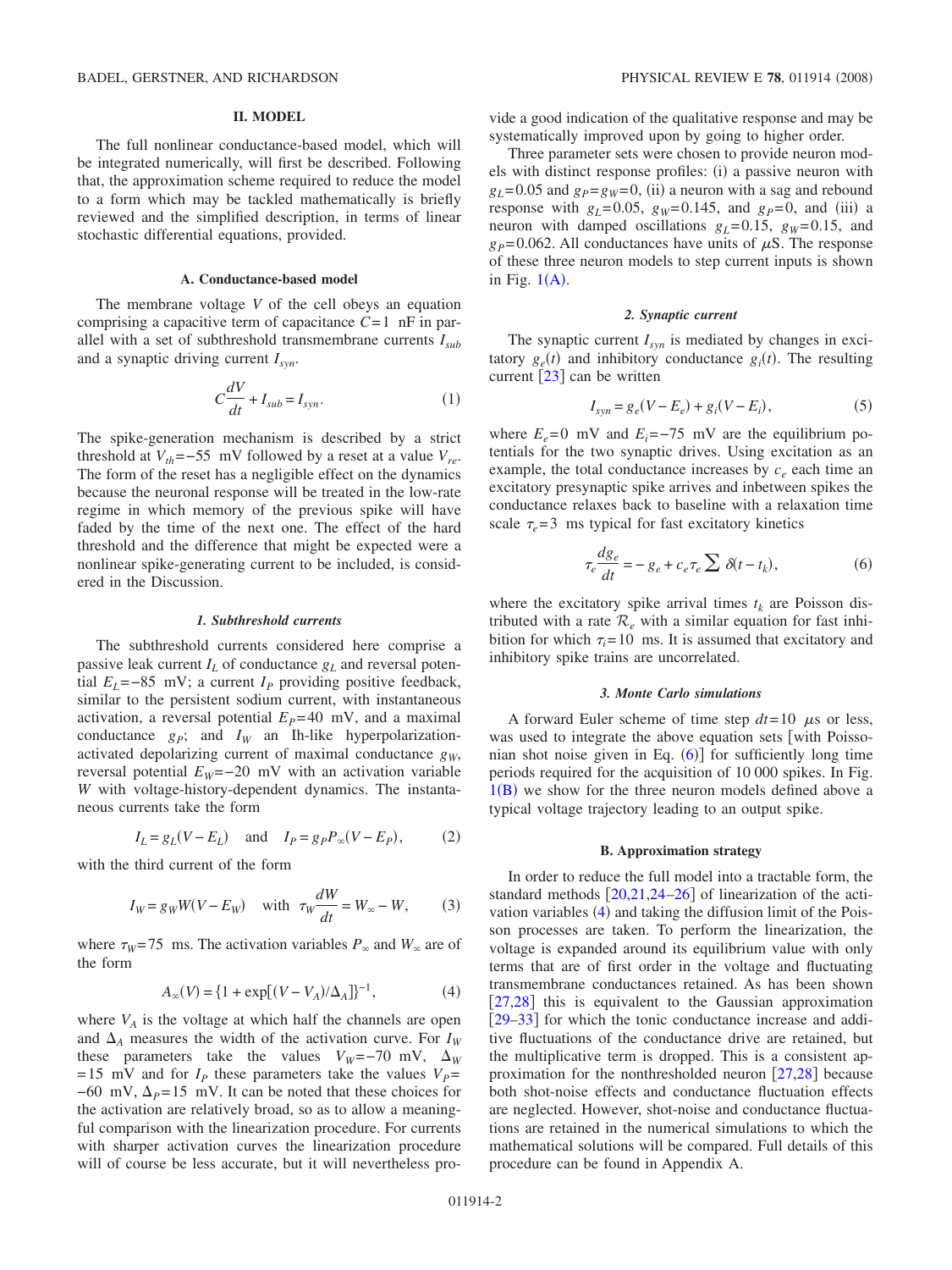<span id="page-2-0"></span>

FIG. 1. (Color online) Three different types of neuron model give rise to three qualitatively different spike-triggered averages. (A) Response of the model to a small current pulse causing a steady-state depolarization of about 0.5 mV. Three types of response are distinguished: passive decay, sag-rebound, and damped oscillations. (B) Sample voltage trajectories leading to an output spike in the simulations. [(C) and (E)] Comparison of numerical simulations (symbols) of the full conductance-based model to the low-rate theoretical predictions [solid lines, Eqs. ([30](#page-4-0))–([32](#page-4-1)), ([34](#page-5-0))–([36](#page-5-1)), ([B20](#page-10-0)), and ([B21](#page-10-1))]. (C) Spike-triggered average voltage. (D) Spike-triggered average synaptic conductances (circles: excitatory conductance; squares: inhibitory conductance). (E) Spike-triggered average values of the intrinsic membrane current (circles:  $I_h$ , *h*-current; squares:  $I_{\text{NaP}}$ , persistent sodium current). Parameters for the case of passive decay were rate of arrival of excitatory and inhibitory conductance pulses,  $\mathcal{R}_e$ =4.17 kHz and  $\mathcal{R}_i$ =1.25 kHz; amplitude of conductance pulses,  $c_e$ =3.6 nS and  $c_i$ = 4.6 nS; firing rate  $r = 1.1$  Hz. For the sag-rebound case,  $\mathcal{R}_e$ = 3.06 kHz,  $\mathcal{R}_i$ = 0.8 kHz,  $c_e$ = 3.27 nS,  $c_i$ = 6.26 nS, and firing rate *r* = 1.3 Hz. For damped oscillations,  $\mathcal{R}_e$ = 4.59 kHz,  $\mathcal{R}_i$ = 2.81 kHz,  $c_e$ = 0.76 nS,  $c_i$ = 0.80 nS, and firing rate *r*= 0.1 Hz.

### **C. Simplified model**

<span id="page-2-1"></span>The resulting linearized model comprises a set of stochastic differential equations that are the basis of the analytical treatment in this paper.

$$
\tau_v \dot{v} = -v - \gamma w + x + y,\tag{7}
$$

$$
\tau_w \dot{w} = -w + v,\tag{8}
$$

$$
\tau_x \dot{x} = -x + \sigma_x \sqrt{2 \tau_x} \xi_x(t), \qquad (9)
$$

$$
\tau_y \dot{y} = -y + \sigma_y \sqrt{2\,\tau_y} \xi_y(t), \qquad (10)
$$

<span id="page-2-4"></span><span id="page-2-3"></span><span id="page-2-2"></span>where  $v$  is the voltage measured from its resting potential,  $w$ is proportional to the activation of the  $I_W$  subthreshold current, and *x* and *y* are proportional to the excitatory and inhibitory synaptic fluctuations. The quantities  $\xi_x$  and  $\xi_y$  are independent Gaussian white-noise processes with zero mean and delta correlations  $\langle \xi(t) \xi(t') \rangle = \delta(t-t')$ . The strength of the subthreshold current  $I_W$  on the voltage is measured by the

parameter  $\gamma$ . A value of  $\gamma > 0$  results in negative feedback that can lead to a sag response or damped oscillations  $\lceil 20 \rceil$  $\lceil 20 \rceil$  $\lceil 20 \rceil$ . All parameters of the linearized model can be related to those of the full nonlinear model, with the details given in Appendix A. The subthreshold dynamics defined by the set of equations  $(7)-(10)$  $(7)-(10)$  $(7)-(10)$  $(7)-(10)$  $(7)-(10)$  is supplemented by a threshold  $v_{th}$  and reset at  $v_{re}$ , which are also measured from the baseline resting potential.

### **III. PATH INTEGRAL REPRESENTATION**

In this section we will use a brief review of our previous results  $[14]$  $[14]$  $[14]$ , for neurons subject to a Gaussian white-noise approximation of synaptic current fluctuations, to introduce the path-integral framework. This also allows for the differences between the cases of unfiltered and filtered synaptic drive to be highlighted more clearly in the next section.

The path-integral formulation for excitatory fluctuations  $x(t)$  is used here as an example. It is assumed that the neuronal voltage reaches the threshold at time *t*= 0 and so a time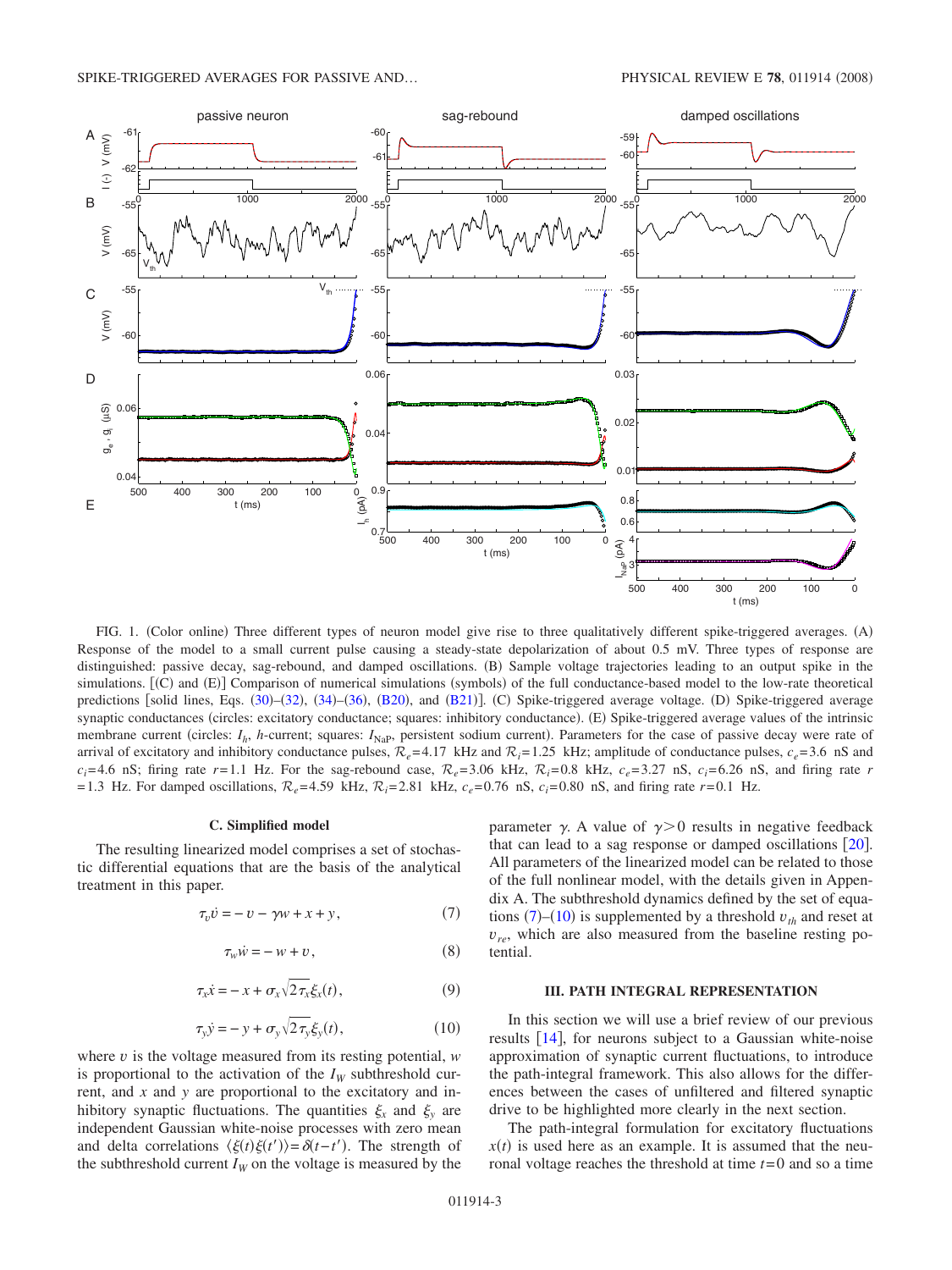interval  $[-T, 0]$  prior to the spike will be considered. We split this time interval into *N* bins of size  $\Delta_t$  such that  $t_k = -T$  $+k\Delta_t$ . Integrating Eq. ([9](#page-2-3)) over a time bin and neglecting terms  $O(\Delta_t^2)$  yields

$$
x_{k+1} = x_k - \frac{\Delta_t}{\tau_x} x_k + \sigma_x \sqrt{\frac{\Delta_t}{\tau_v}} \psi_k,
$$
\n(11)

<span id="page-3-1"></span>where  $\psi_k$  is a Gaussian random number of zero mean and unit variance. The distribution of  $x_{k+1}$  at  $t_{k+1}$ , given  $x_k$  at  $t_k$ , will also be Gaussian, and so the probability density of finding a discrete-time trajectory with values  $\{x_k\}$  can be written

$$
\mathcal{P}(\{x_k\}) \propto \exp\left(-\sum_{k=-N}^1 \frac{\psi_k^2}{2}\right) = \exp[-\mathcal{S}(\{x_k\})].\tag{12}
$$

<span id="page-3-0"></span>The quantity  $S({x_k})$  on the right-hand side of Eq. ([12](#page-3-0)) can be rewritten by solving Eq.  $(11)$  $(11)$  $(11)$  for  $\psi_k$ , yielding

$$
S({x_k}) = \frac{1}{4\sigma_x^2} \sum_{k=-N}^{1} \frac{\Delta_t}{\tau_x} \left( \tau_x \frac{x_{k+1} - x_k}{\Delta_t} + x_k \right)^2.
$$
 (13)

For calculational purposes it proves convenient to take the continuum limit  $\Delta_t \rightarrow 0$  to yield

$$
\mathcal{S}[x(t)] = \frac{1}{4\sigma_x^2 \tau_x} \int_{-T}^0 dt (\tau_x \dot{x} + x)^2 dt.
$$
 (14)

<span id="page-3-2"></span>This quantity is called the *action* [[34](#page-11-27)] of the path integral. For the case of relatively weak fluctuations considered here,  $\sigma_r$  is small, and so the probability density will be strongly peaked around the trajectory that minimizes the integral on the right-hand side of Eq.  $(14)$  $(14)$  $(14)$ . The extremizing trajectory may be found using standard methods of the calculus of variations. In general, the limit  $T \rightarrow \infty$  will be taken so that trajectories will be considered that came out of a steady-state ensemble in the distant past. This is an acceptable approximation for neurons that fire with a typical period that is considerably longer than the intrinsic time constants of the membrane dynamics.

### **A. Neuronal response to Gaussian white-noise synaptic fluctuations**

The spike-triggered average trajectory has been previously analyzed, in the weak-noise limit, for neurons with a passive response  $\lfloor 14, 15, 35 \rfloor$  $\lfloor 14, 15, 35 \rfloor$  $\lfloor 14, 15, 35 \rfloor$  and with linear membranes exhibiting a sag or damped oscillatory response  $\lceil 14 \rceil$  $\lceil 14 \rceil$  $\lceil 14 \rceil$  when the synaptic fluctuations are modeled using Gaussian white noise. These results are now briefly reviewed, using the for-malism demonstrated in the derivation of Eq. ([14](#page-3-2)).

#### *1. Passive membranes*

The case of a passive membrane with a white-noise drive is given by Eq. ([7](#page-2-1)) with  $\gamma = 0$  and  $x + y$  replaced by  $\sigma_v \sqrt{2\tau_v} \xi(t)$ , where  $\sigma_v^2$  is the variance of the voltage in absence of threshold. This equation is of the Ornstein-Uhlenbeck form and so has an action identical in form to that given by Eq. ([14](#page-3-2)) but with the assignment  $x \rightarrow v$  and  $T \rightarrow \infty$ .

$$
S = \frac{1}{4\sigma_v^2 \tau_v} \int_{-\infty}^0 dt (\mathcal{L}_v v)^2,
$$
 (15)

where the operator and its adjoint are defined as

$$
\mathcal{L}_z = 1 + \tau_z \frac{d}{dt} \quad \text{and} \quad \mathcal{L}_z^{\dagger} = 1 - \tau_z \frac{d}{dt} \tag{16}
$$

for any quantity *z*. From the calculus of variations the minimizing trajectory obeys

$$
\mathcal{L}_v \mathcal{L}_v^{\dagger} v = 0 \quad \text{yielding} \quad v(t) = v_{th} e^{t/\tau_v}.
$$
 (17)

<span id="page-3-5"></span>This result  $[14,15,35]$  $[14,15,35]$  $[14,15,35]$  $[14,15,35]$  $[14,15,35]$  provides a good approximation to the spike-triggered average voltage in the low-rate, fluctuationdriven firing regime. However, near threshold *vth* a boundary effect intervenes that is not captured by the low-rate approximation. Near the boundary the trajectory can be shown  $\lceil 14 \rceil$  $\lceil 14 \rceil$  $\lceil 14 \rceil$ to take the form of a power law for  $t \rightarrow 0, t < 0$ ,

$$
v(t) \approx v_{th} - \sigma_v \sqrt{\frac{16|t|}{\pi \tau_v}}.
$$
 (18)

This singular behavior is due to the interaction of the white noise with an absorbing boundary and is also observed in the absence of leak currents  $\lceil 15 \rceil$  $\lceil 15 \rceil$  $\lceil 15 \rceil$ .

### *2. Linearized, quasiactive membranes*

Biologically important membrane response properties such as a sag-rebound, associated with the Ih current, or damped oscillations have been modeled  $\lceil 14,20,21 \rceil$  $\lceil 14,20,21 \rceil$  $\lceil 14,20,21 \rceil$  $\lceil 14,20,21 \rceil$  $\lceil 14,20,21 \rceil$  using Eqs. ([7](#page-2-1)) and ([8](#page-2-4)) with  $\gamma > 0$  and the Gaussian white-noise approximation with the replacement  $x+y \rightarrow \sigma \sqrt{2\tau_v} \xi(t)$ . The action in this case takes the form

$$
S = \frac{1}{4\sigma^2 \tau_v} \int_{-\infty}^0 dt (\mathcal{L}_v v + \gamma w)^2.
$$
 (19)

<span id="page-3-3"></span>The minimization problem becomes straightforward when Eq. ([8](#page-2-4)) is rearranged to yield  $v = \mathcal{L}_w w$  and substituted into the integral to give the integrand in the form  $(L_v L_w w + \gamma w)^2$ . The minimizing trajectory satisfies

$$
(\mathcal{L}_v \mathcal{L}_w + \gamma)(\mathcal{L}_v^{\dagger} \mathcal{L}_w^{\dagger} + \gamma)w = 0.
$$
 (20)

<span id="page-3-4"></span>This fourth-order linear equation has exponential solutions with eigenvalues  $\pm \lambda_1$  and  $\pm \lambda_2$ , where

$$
\lambda_{1,2} = -\frac{1}{2} \frac{(\tau_v + \tau_w) \pm \sqrt{(\tau_v - \tau_w)^2 - 4\tau_v \tau_w \gamma}}{\tau_v \tau_w}.
$$
 (21)

<span id="page-3-6"></span>On imposing the boundary conditions  $v(t=0) = v_{th}$ , further optimization over the possible values of *w* at threshold yields the spike-triggered average voltage as

<span id="page-3-7"></span>
$$
v(t) = \frac{v_{\theta}}{\lambda_1 \lambda_2 \tau_w^2 + 1}
$$
 (22)

$$
\times \left( \frac{\lambda_2 (\lambda_1^2 \tau_w^2 - 1)}{\lambda_1 - \lambda_2} e^{-\lambda_1 t} + \frac{\lambda_1 (\lambda_2^2 \tau_w^2 - 1)}{\lambda_2 - \lambda_1} e^{-\lambda_2 t} \right). \tag{23}
$$

Though the action in Eq.  $(19)$  $(19)$  $(19)$  comprised two system variables, as shown in Eq.  $(20)$  $(20)$  $(20)$  it was possible to substitute for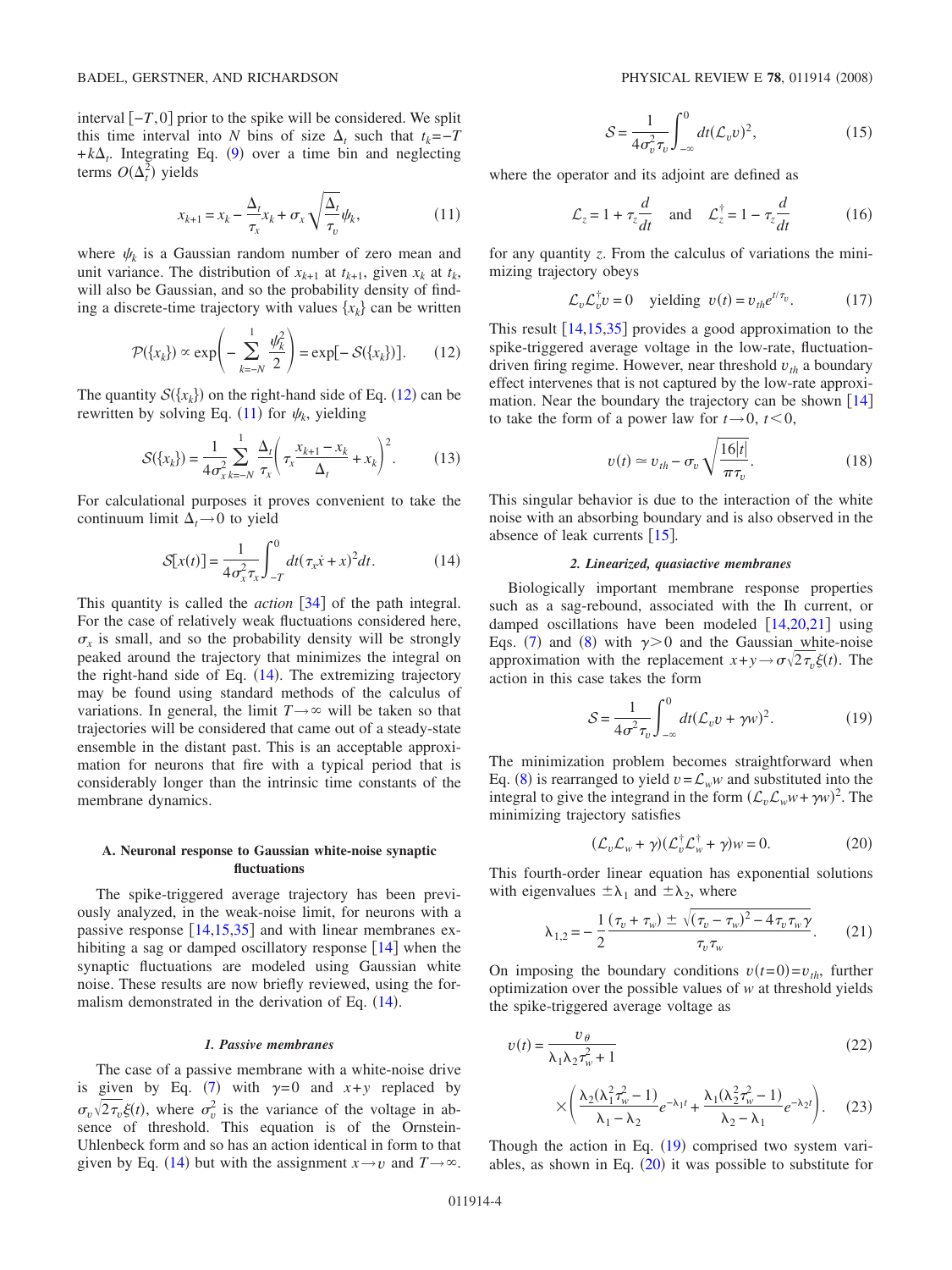one of the variables  $(v)$  so as to rewrite the action in terms of a single state variable. This simple approach is not possible for the case of two independent noise sources with distinct filter constants, and therefore a more involved method needs to be developed, as will now be shown.

### **IV. FILTERED SYNAPTIC DRIVE**

In order not to overly obscure the reading of the basic framework required to treat the case of two noise sources with distinct filtering constants, the bulk of the calculation details are to be found in Appendix B. We will now proceed with the case of the passive membrane, and then extend these results to the case of linearized, quasiactive membranes.

#### **A. Passive membranes with filtered noise sources**

The passive model  $(\gamma=0)$  with filtered synaptic drive, Eqs.  $(7)$  $(7)$  $(7)$ – $(10)$  $(10)$  $(10)$ , has an action of the form

$$
S(x,y) = \frac{1}{4} \int_{-\infty}^{0} \left\{ \frac{1}{\sigma_x^2 \tau_x} (\mathcal{L}_x x)^2 + \frac{1}{\sigma_y^2 \tau_y} (\mathcal{L}_y y)^2 \right\} dt, \quad (24)
$$

<span id="page-4-2"></span>where the two synaptic fluctuations *x*,*y* are assumed to be independent. It is now no longer possible to reduce the problem to a variational minimization over a single variable; the action functional must be minimized over the set of paired trajectories  $\{x(t), y(t)\}\$ , which trigger an output spike exactly at  $t=0$ , i.e., which led to  $v(0)=v_{\theta}$ . Using Eq. ([7](#page-2-1)), this condition can be rewritten as an integral constraint

$$
\mathcal{G}(x, y) = \int_{-\infty}^{0} e^{t/\tau_{v}} [x(t) + y(t)] dt - \tau_{v} v_{\theta} = 0.
$$
 (25)

<span id="page-4-3"></span>Following the standard methods of the calculus of variations (see Appendix B) the solution to this minimization problem satisfies the system of differential equations

$$
\mathcal{L}_x \mathcal{L}_x^{\dagger} x = \Lambda e^{t/\tau_v},\tag{26}
$$

$$
\mathcal{L}_y \mathcal{L}_y^{\dagger} y = \Lambda e^{t/\tau_v},\tag{27}
$$

where  $\Lambda$  is the Lagrange multiplier associated with the threshold condition. This gives

$$
x(t) = c_1 e^{t/\tau_v} + c_2 e^{t/\tau_x}, \qquad (28)
$$

$$
y(t) = d_1 e^{t/\tau_v} + d_2 e^{t/\tau_y}.
$$
 (29)

The four constants  $c_1$ ,  $c_2$ ,  $d_1$ , and  $d_2$  can be determined by inserting these expressions back into Eqs.  $(24)$  $(24)$  $(24)$  and  $(25)$  $(25)$  $(25)$  and solving the resulting algebraic minimization problem (see Appendix B). The resulting form of the mean excitatory synaptic fluctuations in the run-up to the spike is

$$
x(t) = \theta_x \left( \frac{2\tau_v}{\tau_v - \tau_x} e^{t/\tau_v} + \frac{\tau_x + \tau_v}{\tau_x - \tau_v} e^{t/\tau_x} \right),\tag{30}
$$

<span id="page-4-0"></span>where

$$
\theta_x = v_\theta \left( 1 + \frac{\sigma_y^2 \tau_y (\tau_v + \tau_x)}{\sigma_x^2 \tau_x (\tau_v + \tau_y)} \right)^{-1} . \tag{31}
$$

<span id="page-4-4"></span>A similar expression for the inhibitory fluctuations is obtained by switching the indices  $x$  and  $y$ . Then, from Eqs.  $(7)$  $(7)$  $(7)$ ,

<span id="page-4-1"></span> $(30)$  $(30)$  $(30)$ , and  $(31)$  $(31)$  $(31)$ , the time course of the spike-triggered average membrane voltage is found to be

$$
v(t) = \theta_x \left( \frac{\tau_v}{\tau_v - \tau_x} e^{t/\tau_v} + \frac{\tau_x}{\tau_x - \tau_v} e^{t/\tau_x} \right)
$$

$$
+ \theta_y \left( \frac{\tau_v}{\tau_v - \tau_y} e^{t/\tau_v} + \frac{\tau_y}{\tau_y - \tau_v} e^{t/\tau_y} \right). \tag{32}
$$

The theoretical results of Eqs.  $(30)$  $(30)$  $(30)$ – $(32)$  $(32)$  $(32)$  are in good agreement with numerical simulations of the passive neuron model [Fig.  $2(C)$  $2(C)$  $2(C)$ ]. Equation ([32](#page-4-1)) allows for an interpretation of the quantities  $\theta_x$  and  $\theta_y$ . At the point of the spike, when  $t=0$  the voltage  $v_{th}$  is equal to their sum. Hence,  $\theta_x$  and  $\theta_y$ measure the contribution of excitatory and inhibitory fluctuations to the reaching of the threshold. Both these terms are positive, but the correct interpretation is that the positive inhibitory contribution comes from fluctuations in inhibition that momentarily weaken the baseline inhibition. It can further be noted that because  $\theta_x / \theta_y \propto \sigma_x^2 / \sigma_y^2$ , the relative contribution of the synaptic fluctuations scales with the ratio of their variances.

The form of the voltage equation  $(32)$  $(32)$  $(32)$  shows explicitly the effect of the filtering of the noise. If the limit of  $\tau_r, \tau_\nu \rightarrow 0$  is taken, the white-noise result Eq.  $(17)$  $(17)$  $(17)$  is recovered. However, given that the values for the membrane time constant for cortical cells are in the range 10–40 ms and that inhibitory filtering has a time constant of 10 ms, the filtering can be significant. This effect is further compounded when conditions of high synaptic conductance are considered for which the effective membrane time constant  $\tau$ <sub>*n*</sub> can be reduced to as little as  $5 \text{ ms}$  [[36](#page-11-29)]. Under such circumstances the synaptic contribution (prefactor of the exponential with the  $\tau_y$  decay) is twice as large as the contribution from the membrane dynamics (prefactor of the exponential with the  $\tau_v$  decay).

#### **B. Linearized active membranes with filtered noise**

The case of quasiactive membranes is now studied, in which an additional subthreshold current is present  $(\gamma > 0)$ . The calculation proceeds as for the passive case, but with the threshold condition now taking the form

$$
\int_{-\infty}^{0} (p_1 e^{-\lambda_1 t} + p_2 e^{-\lambda_2 t}) [x(t) + y(t)] dt - \tau_v v_\theta = 0.
$$
 (33)

<span id="page-4-5"></span>The eigenvalues  $\lambda_1$  and  $\lambda_2$  are given by Eq. ([21](#page-3-6)), and the coefficients  $p_1$  and  $p_2$  are related to the change of coordinates that diagonalizes the linear system  $(7)$  $(7)$  $(7)$  and  $(8)$  $(8)$  $(8)$  (see Appendix B for details). The stationarity condition (Euler-Lagrange equation) gives the following form for the synaptic conductances:

$$
x(t) = c_1 e^{-\lambda_1 t} + c_2 e^{-\lambda_2 t} + c_3 e^{t/\tau_x},
$$
  

$$
y(t) = d_1 e^{-\lambda_1 t} + d_2 e^{-\lambda_2 t} + d_3 e^{t/\tau_y}.
$$

The constants  $c_k$  and  $d_k$  can be found in closed form (see Appendix B for details). We obtain for the synaptic conductances,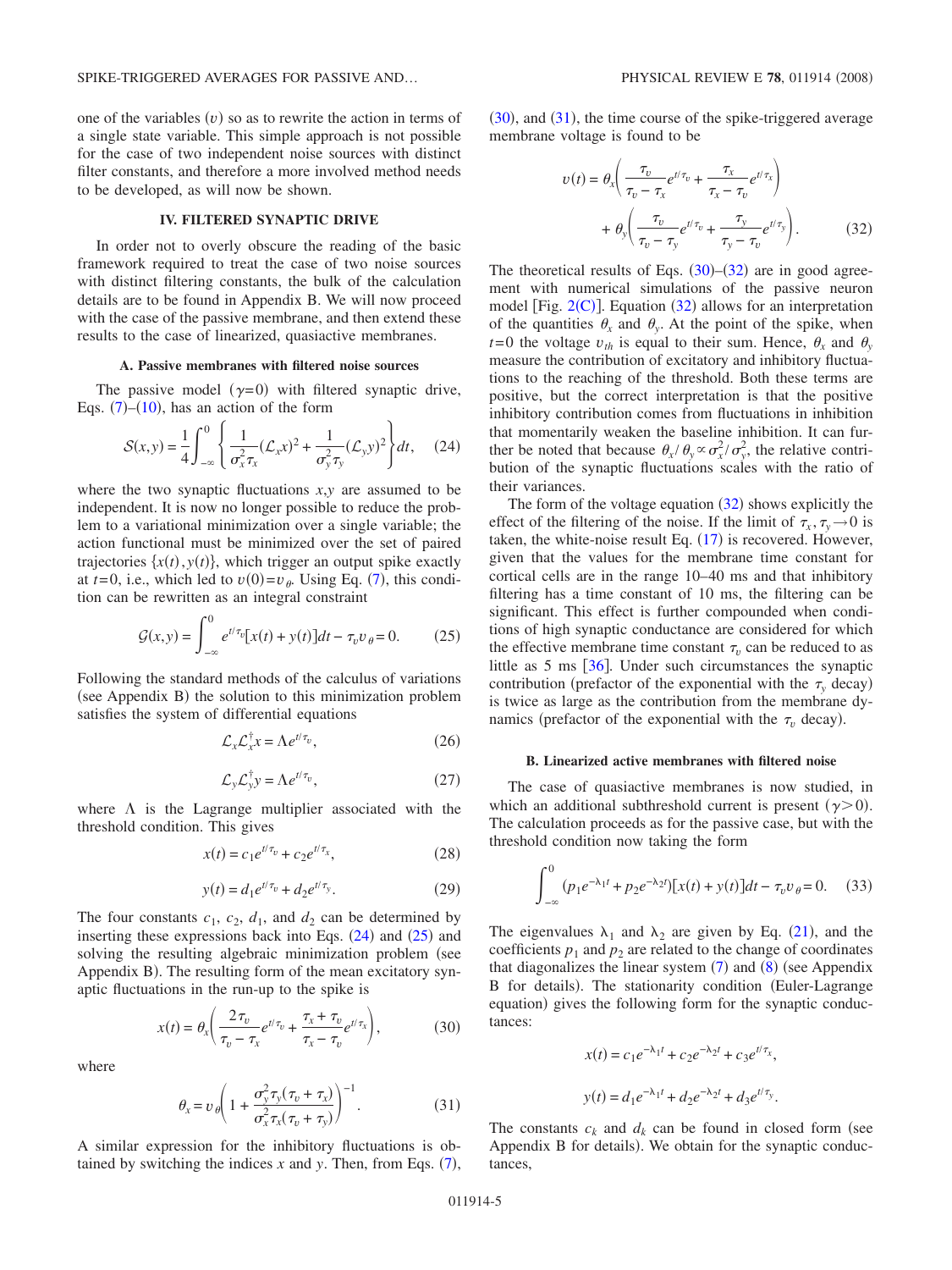<span id="page-5-2"></span>

FIG. 2. (Color online) Spike-triggered averages in the simulations and in the theory. Numerical simulations of the simplified model (symbols) are compared to the low-rate theoretical predictions (solid lines). The model is defined by Eqs.  $(7)-(10)$  $(7)-(10)$  $(7)-(10)$  $(7)-(10)$  $(7)-(10)$ , and the theoretical predictions were calculated using Eqs.  $(30)$  $(30)$  $(30)$ – $(32)$  $(32)$  $(32)$  for the passive case, and Eqs.  $(34)$  $(34)$  $(34)$ – $(36)$  $(36)$  $(36)$ ,  $(B20)$  $(B20)$  $(B20)$ , and  $(B21)$  $(B21)$  $(B21)$  for the two other cases. (A) Sample voltage trajectories leading to an output spike in the simulations. (B) Spike-triggered average voltage. (C) Spike-triggered average synaptic conductances (circles: excitatory conductance; squares: inhibitory conductance). (D) Spike-triggered average values of the intrinsic membrane current (circles:  $I_h$ , *h*-current; squares:  $I_{\text{NaP}}$ , persistent sodium current). The parameters of the reduced model were derived from the full model in Fig. [1.](#page-2-0) For all three cases,  $\tau_w$ = 75 ms. For the case of passive decay,  $\tau_v$ = 6.56 ms,  $\gamma$ = 0,  $\sigma_x$ = 3.65 mV,  $\sigma_y$ = 2.13 mV, and firing rate *r*=1.0 Hz. For the sag-rebound case,  $\tau_v$ =6.68 ms,  $\gamma$ =0.62,  $\sigma_x$ =2.86 mV,  $\sigma_y$ =2.41 mV, and firing rate *r*=1.0 Hz. For damped oscillations,  $\tau_v$ = 39.02 ms,  $\gamma$ = 3.20,  $\sigma_x$ = 4.67 mV,  $\sigma_y$ = 3.53 mV, and firing rate *r*= 0.2 Hz.

<span id="page-5-0"></span>
$$
x(t) = \theta_x \left( \frac{(\tau_v + \tau_w)\lambda_1\lambda_2(1 - \tau_x\lambda_1)(1 - \tau_x\lambda_2)}{1 + \tau_w^2\lambda_1\lambda_2 - \tau_x(\lambda_1 + \lambda_2)} \right)
$$
  
 
$$
\times \left( \frac{2(1 + \tau_w\lambda_1)}{(1 - \tau_x^2\lambda_1^2)(\lambda_1 - \lambda_2)} e^{-\lambda_1 t} + \frac{2(1 + \tau_w\lambda_2)}{(1 - \tau_x^2\lambda_2^2)(\lambda_2 - \lambda_1)} e^{-\lambda_2 t} + \frac{(\tau_x - \tau_w)}{(1 + \tau_x\lambda_1)(1 + \tau_x\lambda_2)} e^{t/\tau_x} \right),
$$
 (34)

<span id="page-5-1"></span>
$$
v_x(t) = \theta_x \left( \frac{(1 - \tau_x \lambda_1)(1 - \tau_x \lambda_2)}{1 + \tau_w^2 \lambda_1 \lambda_2 - \tau_x(\lambda_1 + \lambda_2)} \right)
$$
  
 
$$
\times \left( \frac{\lambda_2(\lambda_1^2 \tau_w^2 - 1)}{(1 - \tau_x^2 \lambda_1^2)(\lambda_1 - \lambda_2)} e^{-\lambda_1 t} + \frac{\lambda_1(\lambda_2^2 \tau_w^2 - 1)}{(1 - \tau_x^2 \lambda_2^2)(\lambda_2 - \lambda_1)} e^{-\lambda_2 t} + \frac{\lambda_1 \lambda_2(\lambda_1 + \lambda_2)(\tau_w^2 - \tau_x^2)\tau_x}{(1 - \tau_x^2 \lambda_1^2)(1 - \tau_x^2 \lambda_2^2)} e^{t/\tau_x} \right), \tag{36}
$$

with the eigenvalues  $\lambda_1, \lambda_2$  given by Eq. ([21](#page-3-6)), and

<span id="page-5-3"></span>
$$
\theta_x = v_\theta \left( 1 + \frac{\sigma_v^2 \tau_y (1 - \tau_x \lambda_1)(1 - \tau_x \lambda_2)}{\sigma_x^2 \tau_x (1 - \tau_y \lambda_1)(1 - \tau_y \lambda_2)} \times \frac{1 + \tau_w^2 \lambda_1 \lambda_2 - \tau_y (\lambda_1 + \lambda_2)}{1 + \tau_w^2 \lambda_1 \lambda_2 - \tau_x (\lambda_1 + \lambda_2)} \right)^{-1}.
$$
\n(35)

The voltage trajectory can be expressed as  $v(t) = v_x(t) + v_y(t)$ , where

and  $v_y(t)$  is obtained by switching the indices *x* and *y*. By taking the limit  $\tau_x, \tau_y \rightarrow 0$ , it can be verified that this expression is consistent with the result for unfiltered synaptic fluc-tuations, Eq. ([22](#page-3-7)). For  $\gamma \rightarrow 0$ , we have  $\lambda_1 \rightarrow -1/\tau_v$  and  $\lambda_2$  $\rightarrow$ −1/ $\tau_w$ , and the result for the passive membrane, Eq. ([32](#page-4-1)), is recovered.

Similarly to the passive case, it can be seen that the two quantities  $\theta_x$  and  $\theta_y$  measure the contributions of excitatory and inhibitory conductance fluctuations to the total membrane depolarization. Since the eigenvalues  $\lambda_1$  and  $\lambda_2$  have a negative real part, it follows that these two contributions are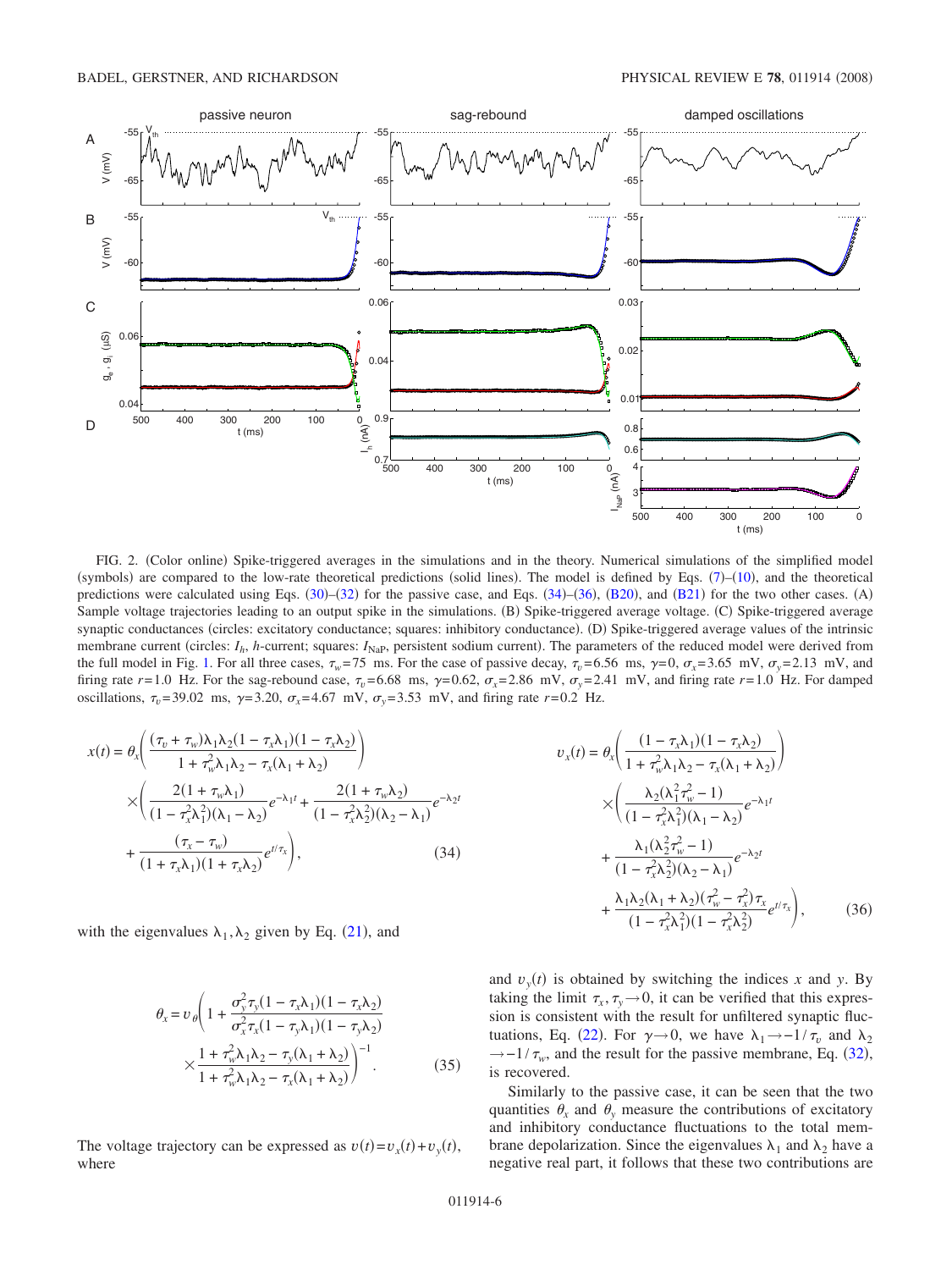<span id="page-6-0"></span>

FIG. 3. (Color online) Spike-triggered averages at very low firing rates. The theoretical predictions [solid lines, Eqs. ([30](#page-4-0))–([32](#page-4-1)), ([34](#page-5-0))–([36](#page-5-1)),  $(B20)$  $(B20)$  $(B20)$ , and  $(B21)$  $(B21)$  $(B21)$ ] are compared with numerical simulations of the simplified model (symbols) for a firing rate of 10<sup>-4</sup> Hz. (A) Sample voltage trajectories leading to an output spike in the simulations. (B) Spike-triggered average voltage. (C) Spike-triggered average synaptic conductances (circles: excitatory conductance; squares: inhibitory conductance). (D) Spike-triggered average values of the intrinsic membrane current (circles:  $I_h$ , *h*-current; squares:  $I_{\text{NaP}}$ , persistent sodium current). The parameters are the same as in Fig. [2,](#page-5-2) except  $\sigma_x$ =1.54 mV,  $\sigma_y$ =1.37 mV (decay),  $\sigma_x$ =1.39 mV,  $\sigma_y$ =1.31 mV (sag-rebound),  $\sigma_x$ =2.33 mV, and  $\sigma_y$ =2.36 mV (damped oscillations).

positive: the voltage run-up to the spike is due to both an increase in excitation and a decrease in inhibition, so that both excitatory and inhibitory fluctuations take part in firing the cell. Furthermore, the relative contribution of each conductance again scales with the ratio of the noise strengths  $\theta_x$  /  $\theta_y \propto \sigma_x / \sigma_y$ .

### **C. Comparison of the theory with numerical simulations of the full model**

Figure [1](#page-2-0) compares the theoretical results of the preceding section with numerical simulations of the full conductancebased model defined by Eqs.  $(1)$  $(1)$  $(1)$ – $(6)$  $(6)$  $(6)$ . The theoretical spiketriggered average voltage and conductances were obtained using Eqs.  $(30)$  $(30)$  $(30)$ – $(32)$  $(32)$  $(32)$  for the decay case (left column in Fig. [1](#page-2-0)), and Eqs.  $(34)$  $(34)$  $(34)$ – $(36)$  $(36)$  $(36)$  for the two other cases (sag-rebound and damped oscillations). For the latter we also show in Fig. 1([D](#page-2-0)) the spike-triggered average of the voltage-activated subthreshold currents and compare it to the theoretical results of Eqs.  $(B20)$  $(B20)$  $(B20)$  and  $(B21)$  $(B21)$  $(B21)$  given in Appendix B.

The data shows a good agreement between theory and simulation, particularly given the fact that the full model incorporates two nonlinear voltage-gated subthreshold currents and retains both the conductance and shot-noise aspects of the synaptic drive, whereas the theoretical calculations were carried out with the linearized model and within the Gaussian approximation to synaptic fluctuations. The bulk part of the spike-triggered average is well approximated for all three types of subthreshold dynamics. The theory also captures the time course of the excitatory and inhibitory synaptic conductances in the run-up to the spike: in the lowfiring rate regime the average trajectory preceding a spike is close to the trajectory of highest probability calculated from the variational approach.

The major discrepancy occurs in a small temporal region, just before the spike threshold is crossed. In the last few milliseconds  $(< 5$  ms) before the spike is triggered, the synaptic conductances in the theory begin to relax back to their baseline value—a feature that is not seen in the simulations. The reason for this is that in the extremization procedure the voltage derivative *dv*/*dt* must be zero at threshold because the most likely trajectory during weak noise is the one which glances threshold this can be seen directly from the analytical expressions of the STV, Eqs.  $(32)$  $(32)$  $(32)$  and  $(36)$  $(36)$  $(36)$ ]. This progressive slowing of the membrane potential also causes a slight shift of the STV along the time axis, which is most visible in the case of damped oscillations (right column in Fig. [1](#page-2-0)). This effect does not stem from the linearization of the voltagegated currents or the approximation of the synaptic input, as it is also seen in numerical simulations of the reduced model (see Fig.  $2$ ). Rather, it is due to the fact that the theory is asymptotically exact in the limit of vanishing firing rate, and that the conditions in the numerical simulations depart slightly from this limit. Indeed, a clear convergence is seen as the firing rate approaches zero (Fig. [3](#page-6-0)).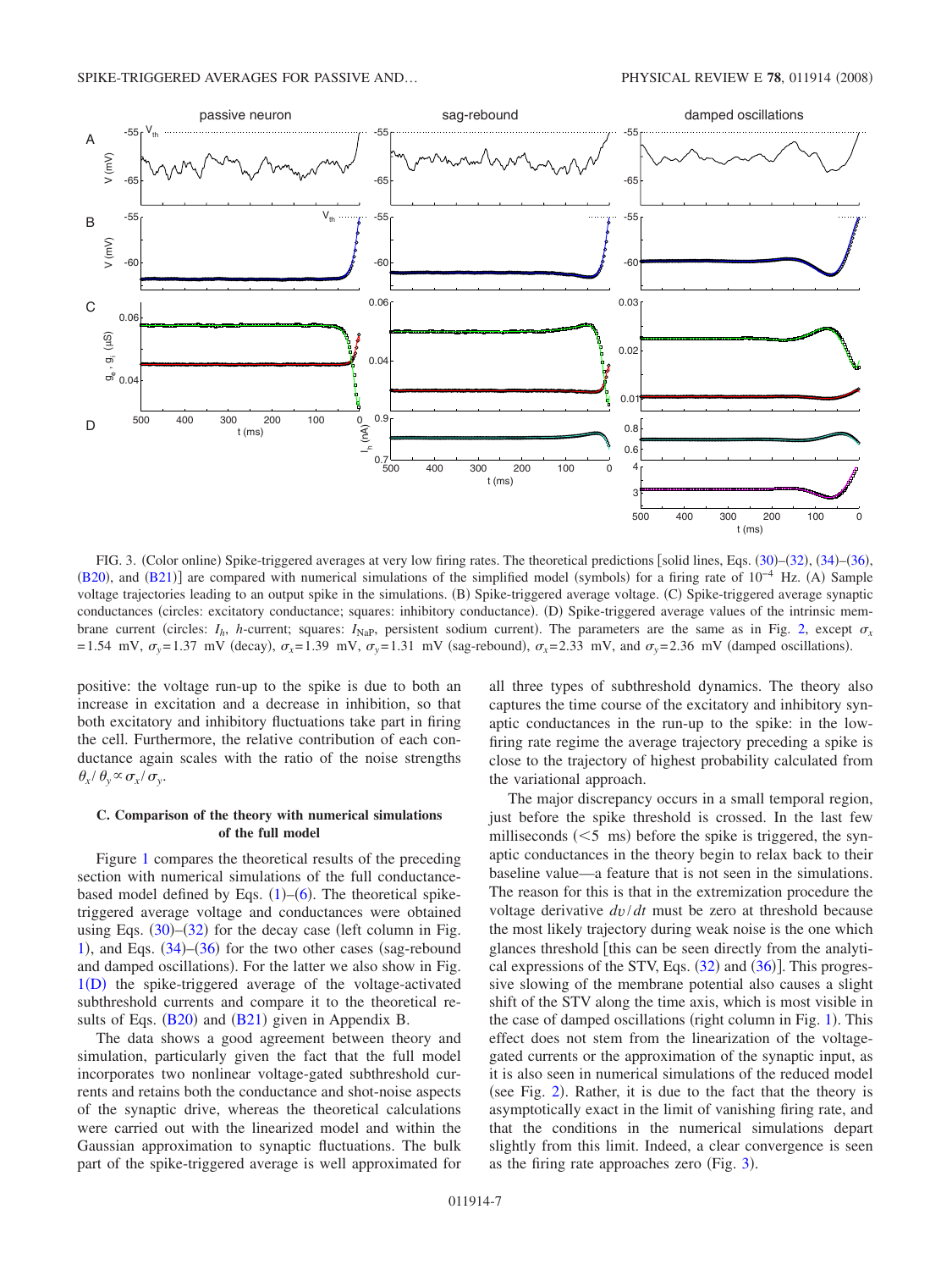<span id="page-7-0"></span>

FIG. 4. (Color online) Spike-triggered averages: effects of correlations between excitation and inhibition. The theoretical predictions of Appendix C (solid lines) with numerical simulations of the simplified model (symbols) for a correlation coefficient  $\rho$ =0.4. (A) Sample voltage trajectories leading to an output spike. (B) Spike-triggered average voltage. (C) Spike-triggered average synaptic conductances (circles: excitatory conductance; squares: inhibitory conductance). (D) Spike-triggered average values of the intrinsic membrane current (circles:  $I_h$ , *h*-current; squares:  $I_{\text{NaP}}$ , persistent sodium current). The parameters are the same as in Fig. [2,](#page-5-2) except  $\sigma_x = 4.86$  mV,  $\sigma_y$ = 3.33 mV, firing rate 0.7 Hz (decay),  $\sigma_x$ = 3.27 mV,  $\sigma_y$ = 2.90 mV, firing rate 0.1 Hz (sag-rebound), and  $\sigma_x$ = 5.84 mV,  $\sigma_y$ = 5.89 mV, firing rate 0.2 Hz (damped oscillations).

### *1. Including cross correlations between excitation and inhibition*

The theory developed above is readily extended to the case of correlated synaptic drive, in which the excitatory and inhibitory conductances are no longer independent. Details of how this extension can be implemented are given in Appendix C. Figure [4](#page-7-0) shows an example of the effects of correlated synaptic fluctuations, for which the correlation coefficient  $\rho$  is equal to 0.4 (see Appendix for a definition) where a positive correlation coefficient means that excitatory and inhibitory inputs tend to occur synchronously, thus partially canceling each other. In this case, the theory again predicts spike-triggered average quantities very satisfactorily, with the discrepancy near the threshold comparable to the uncorrelated case.

Although the time course of the membrane voltage is largely unaffected by the correlations, the shape of the synaptic conductances is significantly altered. Technically, this difference is due to the appearance of a mixed mode  $\sim e^{t/\tau_y}$  in the excitatory conductance, and vice versa for inhibition. Some modes may be suppressed and others enhanced in a way that will be most favorable for the emission of a spike, leading to significant changes in the patterns of the spiketriggered average synaptic inputs. For example, in the case of passive decay, the initial slow decrease in inhibition is accompanied by a simultaneous decrease in excitation as a result of the correlation between the two. The fast increase in excitation that follows is also accompanied by an increase in the inhibitory conductance. Finally, it can be noted that the case of negative correlations does not differ significantly from the uncorrelated case and is thus not examined in detail here.

### **V. DISCUSSION**

We have derived analytical expressions for the spiketriggered average of generalized integrate-and-fire neurons with voltage-activated subthreshold currents. Our theory allowed us to construct a direct relation between spiketriggered averages and neuronal response properties, complementing other approaches that focused on the relation to different quantities such as the population activity  $[11]$  $[11]$  $[11]$  or the phase response curve  $[37]$  $[37]$  $[37]$ . Our results, which are exact in the limit of low-firing rates, are shown to provide a good approximation to the empirical spike-triggered average for firing rates up to a few Hz. The model used in this paper is able to reproduce three important types of subthreshold voltage dynamics seen in biological neurons: passive decay, *h*-current sag, and damped voltage oscillations. The results clearly demonstrate that the form of the spike-triggered average is determined by both the response properties of the neuron and the statistics of the synaptic input, with potential implications for models of spike time-dependent plasticity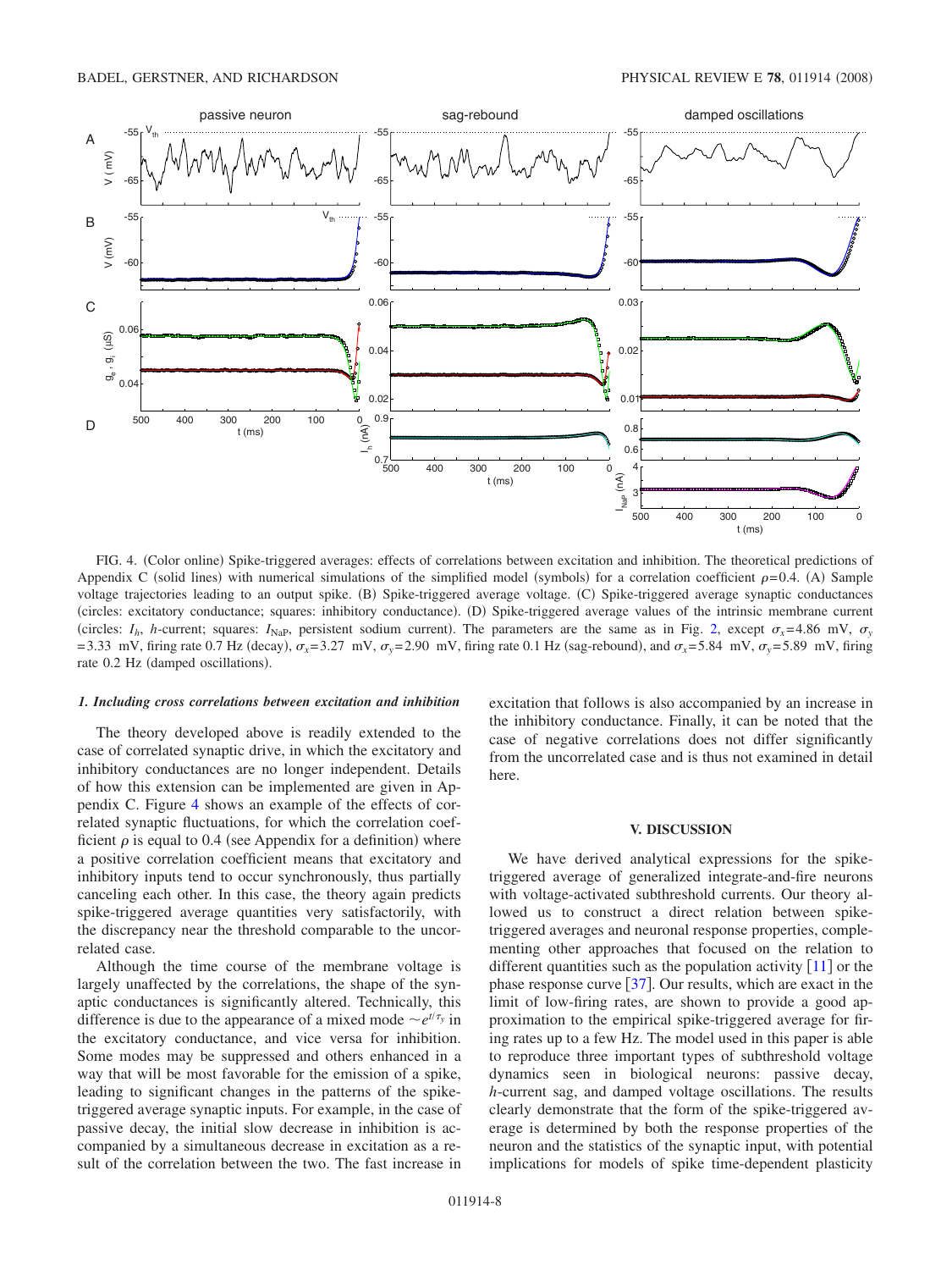where the spike-triggered average membrane potential plays a role in shaping the distribution of synaptic weights.

Although other parameters, such as conductance and shotnoise effects, the nonlinearity of voltage-gated conductances, or the nature of the spike-generation mechanism, may have an influence on the precise shape of the STV, they do not change the qualitative aspect of our results. Therefore, our analysis also emphasizes the potential of the generalized integrate-and-fire model as an analytical tool: the results presented here are in good agreement with numerical simulations of the full nonlinear model comprising two voltagegated currents and driven by conductance-based synaptic shot noise. Our calculations show that for these type of models, the form of the spike-triggered average depends on the response properties of the neuron in the vicinity of the mean voltage, which could underlie a switching between different modes of information processing depending on the amount of background synaptic input. As an example, stellate cells of the entorhinal cortex display sag-rebound behavior at resting and hyperpolarized membrane potentials, and damped oscillations at more depolarized voltages  $[22]$  $[22]$  $[22]$ . This implies that the most likely voltage trajectory has different properties in these voltage ranges, and may support the existence of two distinct operating modes where the neuron fires in response to different types of synaptic inputs.

The path-integral formalism reviewed here has had previous applications for the case of one-variable nonlinear integrate-and-fire neurons  $\begin{bmatrix} 35 \end{bmatrix}$  $\begin{bmatrix} 35 \end{bmatrix}$  $\begin{bmatrix} 35 \end{bmatrix}$  and generalized integrateand-fire neurons  $[14]$  $[14]$  $[14]$  driven by white noise. Here, we developed an extension of this method to include temporal correlations in the synaptic inputs, which allowed us to separate the roles of excitatory and inhibitory conductances in shaping the membrane potential run-up to the spike. In the regime considered here, i.e., the case of low-frequency, noise-driven spike generation, the average synaptic input consists of an increase in excitation coincident with a withdrawal of inhibition. Since the contribution of each synaptic pathway to the total membrane depolarization scales with the intensity of its fluctuations, the role of inhibition may be as large, or even larger, as that of excitation itself. This shows that inhibitory fluctuations that weaken the background level of inhibition, take an active part in the generation of action potentials—a fact that could be particularly important during highconductance, cortical up states.

#### **ACKNOWLEDGMENTS**

This research was supported by a grant from the Swiss National Science Foundation. M.J.E.R. is supported by the Research Councils United Kingdom.

## **APPENDIX A: REDUCTION OF THE CONDUCTANCE-BASED MODEL**

The reduction strategy is to consider the voltage fluctuations as small deviations away from the resting potential  $E_0$ , which will be determined below. Expansion of the shot-noise synaptic conductances leads to a Gaussian approximation of the fluctuations and expansion voltage-activated currents leads to a linear description of the membrane response.

### **1. Gaussian approximation of the synaptic current**

Following  $[27]$  $[27]$  $[27]$ , the synaptic conductances (using excitation as an example) in Eq.  $(5)$  $(5)$  $(5)$  can be separated into tonic  $g_{e0}$ and fluctuating  $g_{eF}$  components  $g_{e} = g_{e0} + g_{eF}$ , where  $g_{e0}$  $=c_{e}\tau_{x}R_{e}$ . In the diffusion approximation the shot-noise conductance fluctuations become an Ornstein-Uhlenbeck process

$$
\tau_x \frac{dg_{eF}}{dt} = -g_{eF} + \sigma_e \sqrt{2\tau_x} \xi(t), \tag{A1}
$$

<span id="page-8-0"></span>where the conductance variance is  $\sigma_e^2 = c_e^2 \tau_x \mathcal{R}_e / 2$  and  $\xi(t)$  is zero-mean, delta-correlated  $\langle \xi(t) \xi(t') \rangle = \delta(t-t')$  Gaussian white noise. The fluctuations  $g_{eF}(t)$  and  $g_{iF}(t)$  drive the voltage away from its rest  $E_0$  so the synaptic current [Eq.  $(5)$  $(5)$  $(5)$ ] may be approximated to first order in  $V-E_0$  as

$$
I_{syn} \simeq g_{e0}(E_e - V) + g_{i0}(E_i - V) + g_{eF}(E_e - E_0) + g_{iF}(E_i - E_0).
$$
\n(A2)

Terms of the form  $g_{eF}(E_0 - V)$ , and similar for inhibition, have been dropped because they are beyond first order: *V*  $-E_0$  grows with  $g_{eF}$  and  $g_{iF}$ .

### **2. Linearization of voltage-gated currents**

A convenient method  $[24,25]$  $[24,25]$  $[24,25]$  $[24,25]$  is to linearize the voltage around resting potential  $E_0$ , which in this context is the steady-state voltage of the neuron in the absence of synaptic fluctuations (though retaining the tonic conductance of the synaptic drive). The potential  $E_0$  can be found from the numerical solution of the following equation:

$$
E_0 = \frac{g_L E_L + g_W W_0 E_W + g_P P_0 E_P + g_{e0} E_e + g_{i0} E_i}{g_L + g_W W_0 + g_P P_0 + g_{e0} + g_{i0}},
$$
 (A3)

where  $W_0 = W_\infty(E_0)$  and  $P_0 = P_\infty(E_0)$  denotes the activation variables evaluated at  $E_0$ .

It proves convenient to introduce a variable that measures the voltage deviation from rest  $v = V - E_0$  and similarly a variable  $w = (W_0 - W) / W'_0$  that measures the deviation of the  $I_W$ activation variable from its resting value  $W_0$ , where  $W'_0$  is the voltage derivative of  $W_{\infty}$  evaluated at  $E_0$ .

$$
C\frac{dv}{dt} = -v g + w g_W W_0'(E_W - E_0) + g_{eF}(E_e - E_0)
$$
  
+  $g_{eF}(E_e - E_0)$ , (A4)

$$
\tau_w \frac{dw}{dt} = v - w,\tag{A5}
$$

where the conductance *g* is found to be

$$
g = g_L + g_W W_0 + g_P P_0 + g_P P_0'(E_P - E_0) + g_{e0} + g_{i0}.
$$
\n(A6)

These equations, together with the equations for the Gaussian conductance fluctuations of the form  $(A1)$  $(A1)$  $(A1)$ , represent the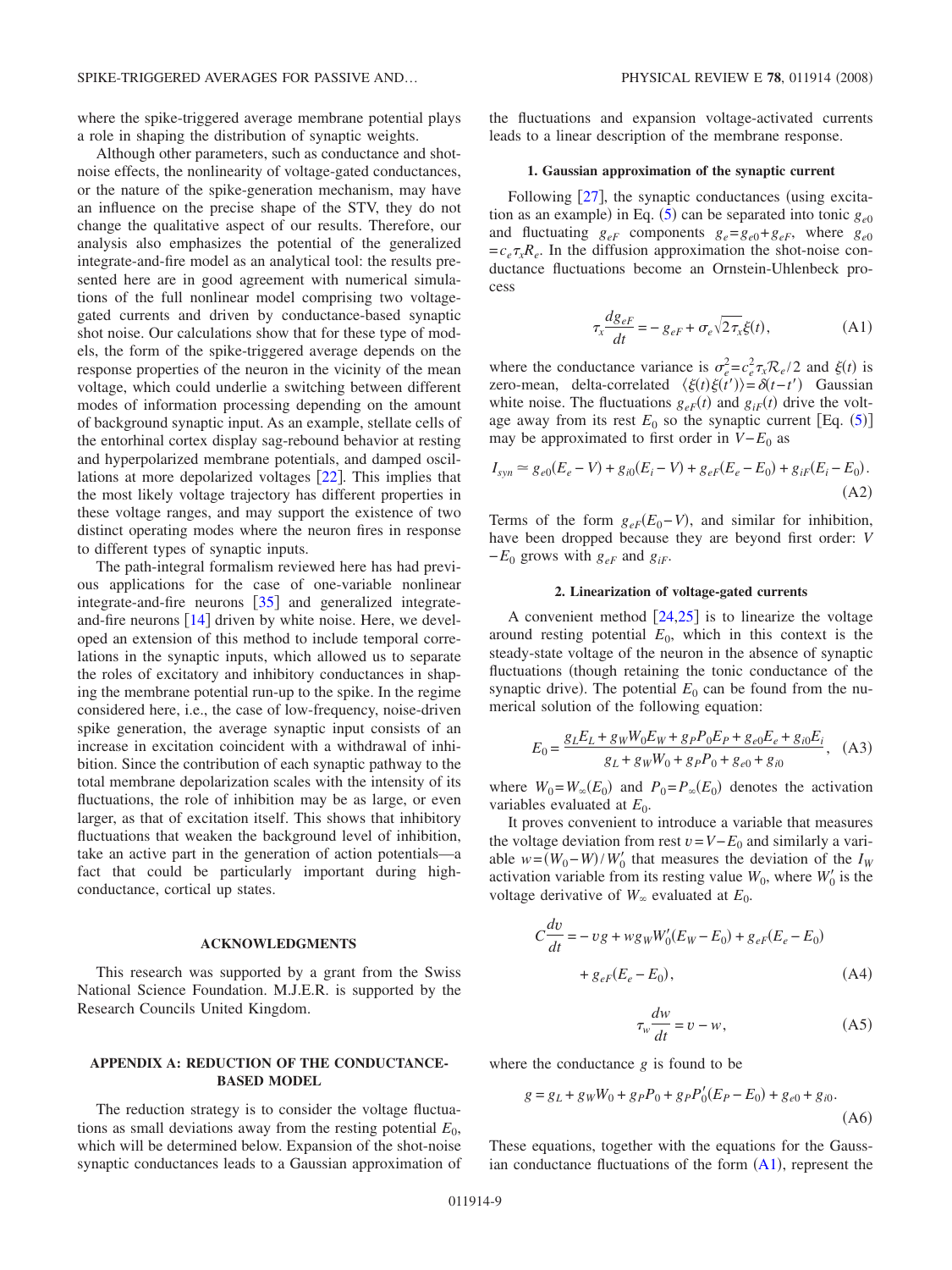first-order expansion of the dynamics. The substitutions *x*  $=(g_{eF}/g)(E_e - E_0)$ ,  $\sigma_x = (\sigma_e/g)(E_e - E_0)$ ,  $\tau_x = \tau_e$  and likewise for inhibition and the variable *y*, together with the identifications  $\tau_v = C/g$  and  $\gamma = -(g_W/g)W_0'(E_W - E_0)$  yield the reduced set of four equations  $(7)$  $(7)$  $(7)$ – $(10)$  $(10)$  $(10)$ .

## **APPENDIX B: MINIMIZATION OF THE ACTION FUNCTIONAL FOR COLORED NOISE**

We consider the *n*-variables generalized integrate-and-fire model defined by

$$
\tau_v \frac{dv}{dt} = -v - \sum_{k=1}^{n-1} \gamma_k w_k + I(t),
$$
 (B1)

$$
\tau_k \frac{dw_k}{dt} = v - w_k,\tag{B2}
$$

for  $k=1,\ldots,n-1$ , where  $I(t)=x(t)+y(t)$  is the fluctuating part of the synaptic current. The most probable escape trajectory for this system is obtained by minimizing the action functional

$$
S(x,y) = \frac{1}{4} \int_{-\infty}^{0} \left\{ \frac{1}{\sigma_x^2 \tau_x} (\mathcal{L}_x x)^2 + \frac{1}{\sigma_y^2 \tau_y} (\mathcal{L}_y y)^2 \right\} dt. \quad (B3)
$$

In order to perform the minimization, it is necessary to calculate the response of the model to an injected current  $I(t)$ . We start by rewriting the system in vector notation as

$$
\dot{u} = Au + J(t),\tag{B4}
$$

where  $u = (u_1, u_2, \dots, u_n)$  is a vector containing the voltage variable  $(u_1 = v)$  and the *n*−1 auxiliary variables  $(u_{k+1})$  $=w_k, k=1, \ldots, n-1$ , and  $J(t) = (I(t)/\tau_v, 0, 0, \ldots, 0)$ . The matrix *A* is formed of the coefficients of the linear system. If the time constants  $\tau_k$  are all different, this matrix admits *n* distinct eigenvectors  $e_1, \ldots, e_n$  (generally complex valued), associated with the eigenvalues  $\lambda_1, \ldots, \lambda_n$ . The change of variables  $z = S^{-1}u$ , where  $S = (e_1, \ldots, e_n)$  is the matrix whose columns are formed of the eigenvectors of *A*, results in the diagonalized system

$$
\dot{z} = Dz + \tilde{J}(t),\tag{B5}
$$

where  $D = \text{diag}(\lambda_1, ..., \lambda_n)$ , and  $\tilde{J} = S^{-1}J$ . This system is easily solved and the vector *u* is obtained with the inverse transformation  $u = Sz$ . For an initial condition of the form  $u(0)$  $=(u_1^0, u_2^0, \dots, u_n^0)$ , this gives

$$
u_i(t) = \sum_{k,l} S_{ik} S_{kl}^{-1} u_l^0 e^{\lambda_k t} + \int_0^t \sum_k P_{ik} e^{\lambda_k (t-s)} \frac{I(s)}{\tau_v} ds, \quad (B6)
$$

<span id="page-9-2"></span>where the coefficients  $P_{ik}$  are given by  $P_{ik} = S_{ik} S_{k1}^{-1}$ . Thus, for a trajectory starting at the equilibrium point  $u^0$  $=(0,0,\ldots,0)$  at time  $-\infty$ , the threshold condition can be written as

$$
\mathcal{G}(x,y) = \int_{-\infty}^{0} \sum_{k} p_k e^{-\lambda_k t} [x(t) + y(t)] dt - \tau_v v_\theta = 0, \quad (B7)
$$

which is the *n*-dimensional analog of Eq.  $(33)$  $(33)$  $(33)$ . Note that we have written  $p_k$  instead of  $P_{1k}$ . The first extremality condition (Euler-Lagrange equation) thus reads

$$
\left(1 - \tau_x^2 \frac{d^2}{dt^2}\right) x(t) - \Lambda \sum_k p_k e^{-\lambda_k t} = 0.
$$
 (B8)

This equation is solved by

$$
x(t) = \sum_{k=1}^{n+1} c_k e^{-\lambda_k t},
$$
 (B9)

<span id="page-9-0"></span>where we have defined  $\lambda_{n+1} = -1/\tau_{\rm r}$ . Similarly, we obtain for *y*(*t*),

$$
y(t) = \sum_{k=1}^{n+1} d_k e^{-\nu_k t},
$$
 (B10)

<span id="page-9-1"></span>where  $\vec{\nu} = (\lambda_1, \ldots, \lambda_n, -1/\tau_y)$ .

When these expressions are inserted back into the action functional and threshold condition, we obtain an algebraic minimization problem for the constants  $c_k$  and  $d_k$ . The solution can be written in matrix form as

$$
\Lambda = \frac{\tau_v v_\theta}{\sigma_x^2 \tau_x (\vec{\mu}^T X^{-1} \vec{\mu}) + \sigma_y^2 \tau_y (\vec{\eta}^T Y^{-1} \vec{\eta})},
$$
(B11)

$$
\vec{c} = (\Lambda \sigma_x^2 \tau_x) X^{-1} \vec{\mu}, \qquad (B12)
$$

$$
\vec{d} = (\Lambda \sigma_y^2 \tau_y) Y^{-1} \vec{\eta}, \qquad (B13)
$$

where for  $k, l=1, \ldots, n+1$ ,

$$
X_{kl} = -\frac{(1 - \tau_x \lambda_k)(1 - \tau_x \lambda_l)}{\lambda_k + \lambda_l}, \tag{B14}
$$

$$
\mu_k = -\sum_{i=1}^n \frac{p_i}{\lambda_i + \lambda_k},
$$
\n(B15)

and similar expressions for  $Y$  and  $\eta$  are obtained by switching the indices *x* and *y* and the eigenvalues  $\lambda_k$  and  $\nu_k$ . Finally, the amount  $\theta_x$  of membrane depolarization that is contributed by the excitatory drive can be written as

$$
\theta_x = v_\theta \left( 1 + \frac{\sigma_y^2 \tau_y (\vec{\eta}^T Y^{-1} \vec{\eta})}{\sigma_x^2 \tau_x (\vec{\mu}^T X^{-1} \vec{\mu})} \right)^{-1},
$$
 (B16)

with a similar expression for  $\theta_{\rm v}$ .

Using the notations of Appendix A, the time course of the synaptic conductances  $g_e(t) = g_{e0} + x(t)/(E_e - E_0)$  and  $g_i(t)$  $= g_{i0} + y(t) / (E_i - E_0)$  are determined from the constants  $c_k$  and  $d_k$  and Eqs. ([B9](#page-9-0)) and ([B10](#page-9-1)). The membrane voltage is then obtained using Eq.  $(B6)$  $(B6)$  $(B6)$ . For  $n=2$ , we obtain Eqs.  $(34)$  $(34)$  $(34)$  and ([35](#page-5-3)) for the synaptic conductances, and  $v(t) = v_x(t) + v_y(t)$ , where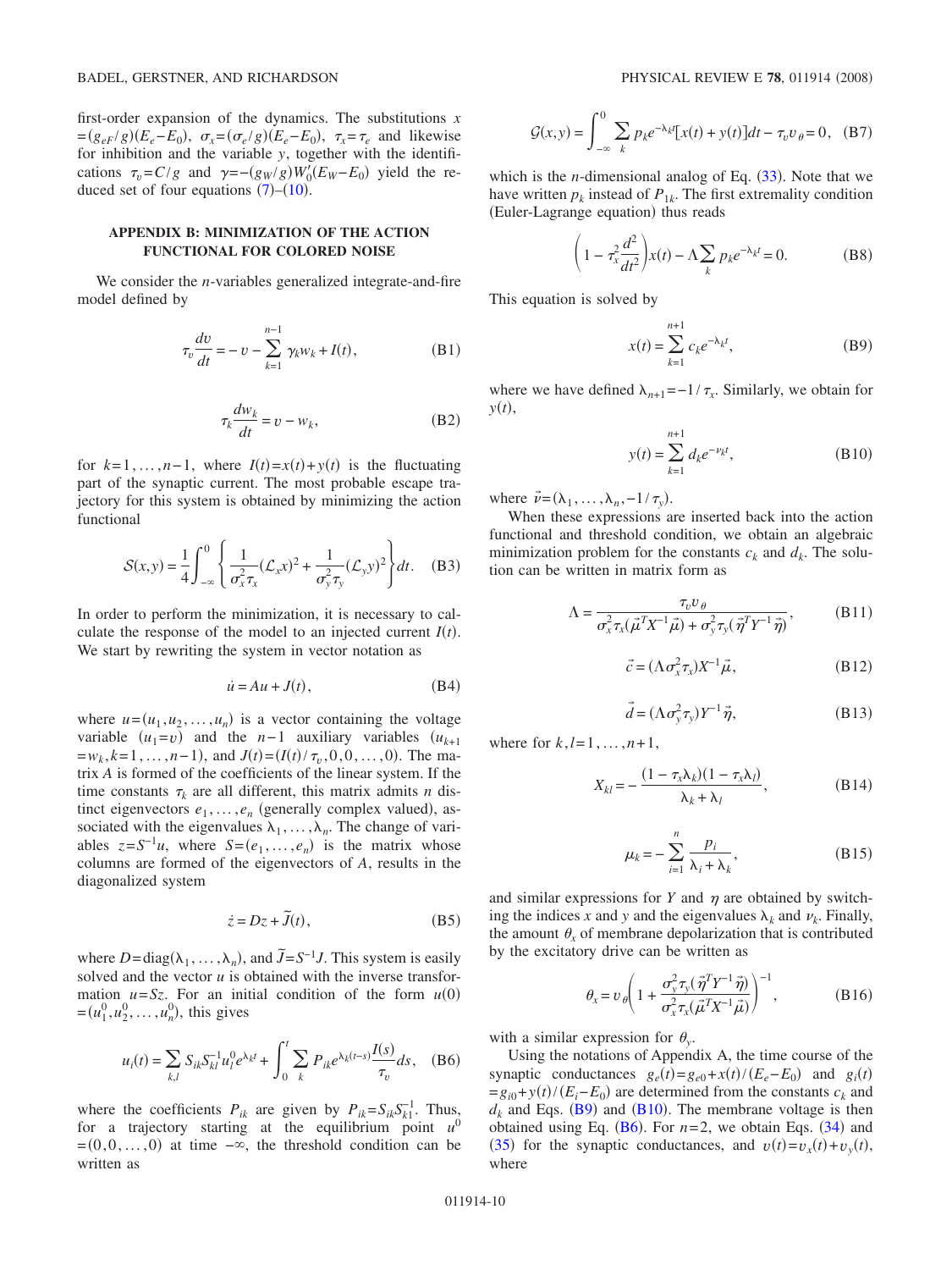<span id="page-10-2"></span>
$$
v_x(t) = -\left(\frac{p_1}{2\lambda_1} + \frac{p_2}{\lambda_1 + \lambda_2}\right) \frac{c_1}{\tau_v} e^{-\lambda_1 t} - \left(\frac{p_1}{\lambda_1 + \lambda_2} + \frac{p_2}{2\lambda_2}\right) \frac{c_2}{\tau_v} e^{-\lambda_2 t} + \left(\frac{\tau_x p_1}{1 - \tau_x \lambda_1} + \frac{\tau_x p_2}{1 - \tau_x \lambda_2}\right) \frac{c_3}{\tau_v} e^{t/\tau_x},
$$
 (B17)

and  $v_y$  is obtained from  $v_x$  by switching the indices x and y. The coefficients  $p_k = P_{1k}$  are those introduced in Eq. ([B6](#page-9-2)) and for the voltage variable we have

$$
p_1 = \frac{1 + \tau_w \lambda_1}{\tau_w(\lambda_1 - \lambda_2)}, \quad p_2 = \frac{1 + \tau_w \lambda_2}{\tau_w(\lambda_2 - \lambda_1)}, \quad (B18)
$$

which gives Eq.  $(36)$  $(36)$  $(36)$ . The second subthreshold current  $w(t)$ is obtained with Eq.  $(B17)$  $(B17)$  $(B17)$  using the coefficients

$$
p_1 = -p_2 = \frac{\tau_v (1 + \tau_w \lambda_1)(1 + \tau_w \lambda_2)}{\gamma \tau_w^2 (\lambda_2 - \lambda_1)}.
$$
 (B19)

This gives  $w(t) = w_x(t) + w_y(t)$ , where

<span id="page-10-0"></span>
$$
w_{x}(t) = \theta_{x} \left( \frac{(1 - \tau_{x} \lambda_{1})(1 - \tau_{x} \lambda_{2})(1 + \tau_{w} \lambda_{1})(1 + \tau_{w} \lambda_{2})}{\gamma \tau_{w} [1 + \tau_{w}^{2} \lambda_{1} \lambda_{2} - \tau_{x} (\lambda_{1} + \lambda_{2})]} \right) \times \left( \frac{\tau_{v} \lambda_{2} (1 + \tau_{w} \lambda_{1})}{(1 - \tau_{x}^{2} \lambda_{1}^{2})(\lambda_{2} - \lambda_{1})} e^{-\lambda_{1} t} + \frac{\tau_{v} \lambda_{1} (1 + \tau_{w} \lambda_{2})}{(1 - \tau_{x}^{2} \lambda_{2}^{2})(\lambda_{1} - \lambda_{2})} e^{-\lambda_{2} t} + \frac{(\tau_{v} + \tau_{w})(\tau_{x} - \tau_{w}) \tau_{x}^{2} \lambda_{1} \lambda_{2}}{(1 - \tau_{x}^{2} \lambda_{1}^{2})(1 - \tau_{x}^{2} \lambda_{2})} e^{t/\tau_{x}} \right).
$$
(B20)

Finally, the time course of the intrinsic membrane currents in Fig. [1](#page-2-0) can be calculated using the parameters from the linearization of the conductance-based model as

<span id="page-10-1"></span>
$$
I_{W}(t) = -g_{W}\left(W_{\infty}(E_{0}) + w(t)\frac{dW_{\infty}}{dv}\Bigg|_{E_{0}}\right)(E_{0} - E_{W}),
$$
  

$$
I_{P}(t) = -g_{P}\left(P_{\infty}(E_{0}) + (v(t) - E_{0})\frac{dP_{\infty}}{dv}\Bigg|_{E_{0}}\right)(E_{0} - E_{P}).
$$
  
(B21)

# **APPENDIX C: CROSS CORRELATIONS BETWEEN SYNAPTIC EXCITATION AND INHIBITION**

Correlations between the two synaptic inputs can be modeled by defining the synaptic input as

$$
\tau_x \frac{dx}{dt} = -x + \sigma_x \sqrt{2\tau_x} \left[ \sqrt{1 - \rho^2} \xi_x(t) - \rho \xi_y(t) \right],\qquad(C1)
$$

$$
\tau_y \frac{dy}{dt} = -y + \sigma_y \sqrt{2\tau_y} \xi_y(t), \qquad (C2)
$$

where  $\rho$  is the cross-correlation coefficient between the excitatory and inhibitory inputs (not the synaptic conductances themselves). In this case, the action functional takes the form

$$
S(x,y) = \frac{1}{4(1+\rho)} \int_{-\infty}^{0} \left\{ \frac{(\mathcal{L}_x x)^2}{\sigma_x^2 \tau_x} + \frac{(\mathcal{L}_y y)^2}{\sigma_y^2 \tau_y} + 2\rho \frac{(\mathcal{L}_x x)(\mathcal{L}_y y)}{\sqrt{\sigma_x^2 \tau_x} \sqrt{\sigma_y^2 \tau_y}} \right\} dt.
$$
 (C3)

The associated Euler-Lagrange equations read

$$
\frac{\mathcal{L}_x^{\dagger} \mathcal{L}_x x}{\sigma_x^2 \tau_x} + \rho \frac{\mathcal{L}_x^{\dagger} \mathcal{L}_y y}{\sqrt{\sigma_x^2 \tau_x} \sqrt{\sigma_y^2 \tau_y}} = \Lambda \sum_k p_k e^{-\lambda_k t},\tag{C4}
$$

$$
\frac{\mathcal{L}_y^{\dagger} \mathcal{L}_y y}{\sigma_y^2 \tau_y} + \rho \frac{\mathcal{L}_y^{\dagger} \mathcal{L}_x x}{\sqrt{\sigma_x^2 \tau_x} \sqrt{\sigma_y^2 \tau_y}} = \Lambda \sum_k p_k e^{-\lambda_k t},\tag{C5}
$$

and are solved by

$$
x(t) = \sum_{k=1}^{n+2} c_k e^{-\lambda_k t},
$$
 (C6)

$$
y(t) = \sum_{k=1}^{n+2} d_k e^{-\lambda_k t},
$$
 (C7)

with  $\lambda_{n+1} = -1/\tau_x$  and  $\lambda_{n+2} = -1/\tau_y$ . This leads to the coupled system of algebraic equations

$$
\begin{pmatrix} X & Z \\ Z^T & Y \end{pmatrix} \begin{pmatrix} \vec{c} \\ \vec{d} \end{pmatrix} = \Lambda \begin{pmatrix} \vec{\mu} \\ \vec{\eta} \end{pmatrix},
$$
 (C8)

where the matrices *X*,*Y* ,*Z* are defined by

$$
X_{kl} = -\frac{(1 - \tau_x \lambda_k)(1 - \tau_x \lambda_l)}{(\sigma_x^2 \tau_x)(\lambda_k + \lambda_l)},
$$
 (C9)

$$
Y_{kl} = -\frac{(1 - \tau_y \lambda_k)(1 - \tau_y \lambda_l)}{(\sigma_y^2 \tau_y)(\lambda_k + \lambda_l)},
$$
\n(C10)

$$
Z_{kl} = -\rho \frac{(1 - \tau_x \lambda_k)(1 - \tau_y \lambda_l)}{\sqrt{\sigma_x^2 \tau_x} \sqrt{\sigma_y^2 \tau_y} (\lambda_k + \lambda_l)},
$$
(C11)

$$
\mu_k = \eta_k = -\sum_{i=1}^n \frac{p_i}{\lambda_i + \lambda_k}.
$$
 (C12)

Using the definition

$$
\begin{pmatrix} \vec{\mu}^* \\ \vec{\eta}^* \end{pmatrix} = \begin{pmatrix} X & Z \\ Z^T & Y \end{pmatrix}^{-1} \begin{pmatrix} \vec{\mu} \\ \vec{\eta} \end{pmatrix},
$$
\n(C13)

we obtain the Lagrange multiplier as

$$
\Lambda = \frac{\tau_v v_\theta}{\vec{\mu}\vec{\mu}^* + \vec{\eta}\vec{\eta}^*}.
$$
 (C14)

Finally, the coefficients  $c_k$  and  $d_k$  are given by  $\vec{c} = \Lambda \vec{\mu}^*$  and  $\vec{d} = \Lambda \vec{\eta}^*$ .